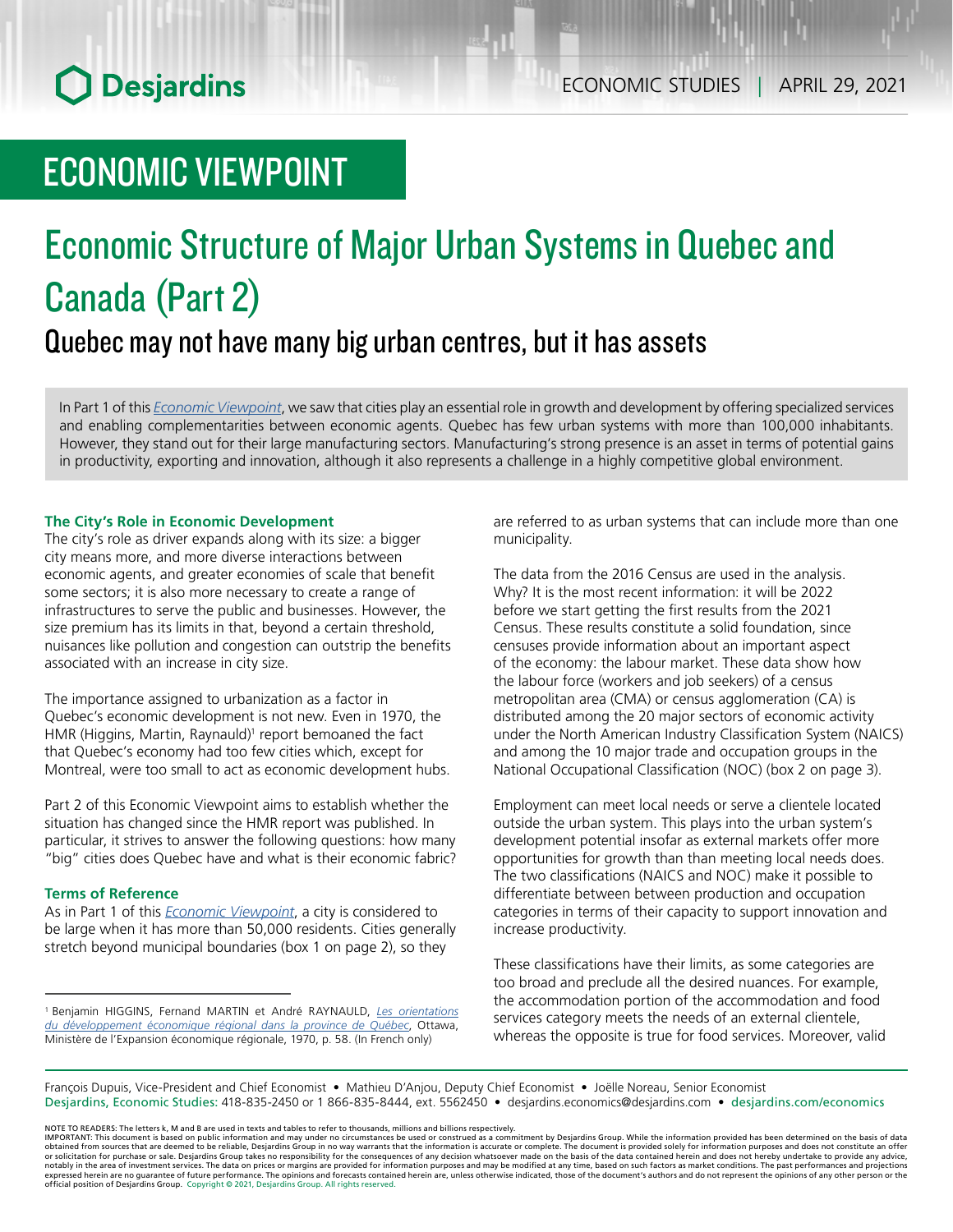#### **BOX 1**

#### **Urban System: Economic Definition**

From an economic perspective, cities generally stretch beyond municipal borders. Employee-employer and client-supplier relationships therefore connect a municipality's economic agents to the economic agents of neighbouring municipalities, villages and rural areas. For this reason, it seems logical to consider Montreal, Laval, Terrebonne and Longueuil or Quebec City and Lévis, or even Gatineau and Ottawa, as integrated urban economies. The economic vitality of Quebec's cities must therefore be viewed from the standpoint of urban systems potentially comprising more than one municipality.

The federal government's censuses present data in terms of CMAs and CAs, territorial delineations that correspond fairly well to the concept of an integrated urban system that overlaps the borders of individual municipalities.

Source: Desjardins, Economic Studies

comparisons of the value of production of various urban systems are not possible under the NAICS and NOC because productivity varies from industry to industry.

Nevertheless, the two job classification systems are of interest. Classification by sector (NAICS) isolates sectors most likely to act as economic drivers owing to their potential for innovation and export outside the urban system (box 3 on page 4). The NOC can provide useful indications as to the occupational skills on which urban systems can rely to improve their performance in terms of productivity, innovation and export (box 4 on page 4). In this study, priority is given to classification by industrial sector, where the linkage with economic structures is more direct and the classification is more precise. The data from the National Occupational Classification are used, where applicable, to corroborate the data from the North American Industry Classification System.

#### **Quebec's Major Urban Systems Compared with Canada's**

During the 2016 Census, Canada had 61 CMAs and CAs with more than 50,000 inhabitants. Quebec had ten (table 5 on page 9). This figure excludes the Ottawa-Gatineau CMA, which straddles Quebec and Ontario.

To these ten CMAs and CAs, we have added Joliette (population 49,439) and Victoriaville (population 49,151), as they are very close to the arbitrary threshold of 50,000 inhabitants used for the study. The analysis therefore covers 12 urban systems. Part 1 of this *[Economic Viewpoint](https://www.desjardins.com/ressources/pdf/pv042221e.pdf?resVer=1619183349000)* addressed the situation of Ottawa-Gatineau.

However, the 50,000-resident threshold excludes major urban agglomerations like Rouyn-Noranda (population 43,334), Sorel-Tracy (population 41,629), Salaberry‑de‑Valleyfield (population 40,745), Val-d'Or (population 33,871), Alma (population 32,849), Saint Georges (population 32,513), Rivière-du-Loup (population 28,902), Sept Îles (population 28,534), Thetford Mines (population 28,448) and Baie Comeau (population 27,692).

Despite this limitation, the 12 main large urban systems and Quebec portion of the Ottawa-Gatineau CMA represent no less than 76.1% of Quebec's population (table 1). This means that more than three quarters of Quebec's population lives in a major urban system as defined in this study. In that respect, Quebec falls halfway between British Columbia (80.0%) and the Prairies (70.0%). Nearly 86% of Ontario's population lives in a major urban system if the Ontario portion of the Ottawa-Gatineau CMA is included. By contrast, just half of the population of the Atlantic provinces lives in such heavily urbanized areas.

#### TABLE 1

#### *Major urban systems in Canada in 2016*

|                                                  | <b>POPULATION IN 2016</b> | <b>GROWTH</b><br>2016/2011 |            |  |
|--------------------------------------------------|---------------------------|----------------------------|------------|--|
|                                                  | Number                    | %                          | %          |  |
| <b>Ouebec</b>                                    | 8.164.361                 | 100.0                      | 3.3        |  |
| Major urban systems<br>(including Gatineau)      | 5.877.128                 | 76.1                       | 4.1        |  |
| Ontario                                          | 13 448 494                | 100.0                      | 4.6        |  |
| Major urban systems<br>(including Ottawa)        | 10.558.781                | 85.9                       | 4.9        |  |
| <b>Prairies</b>                                  | 6,443,892                 | 100.0                      | 9.5        |  |
| Major urban systems                              | 4,512,923                 | 70.0                       | 12.1       |  |
| <b>British Columbia</b><br>Major urban systems   | 4.648,055<br>3,718,973    | 100.0<br>80.0              | 5.6<br>6.4 |  |
| <b>Atlantic provinces</b><br>Major urban systems | 2,333,122<br>1,150,164    | 100.0<br>49.3              | 0.2<br>2.6 |  |

Sources: Statistics Canada and Desjardins, Economic Studies

In Quebec, the number of urban systems with more than 50,000 inhabitants breaks down as follows: one centre with more than one million residents, four with 100,000 to one million, and seven with 50,000 to 100,000 (table 2 on page 3).

Table 2, on page 3, also shows that there are differences between Quebec and the other provinces in this regard. Elsewhere in Canada, about two thirds of the major urban systems are in population categories that are above 100,000 inhabitants. In Quebec, major urban systems with populations below 100,000 inhabitants predominate. Moreover, according to the more detailed data in appendix 1, Montreal accounts for half (50.2%) of Quebec's population, whereas the equivalent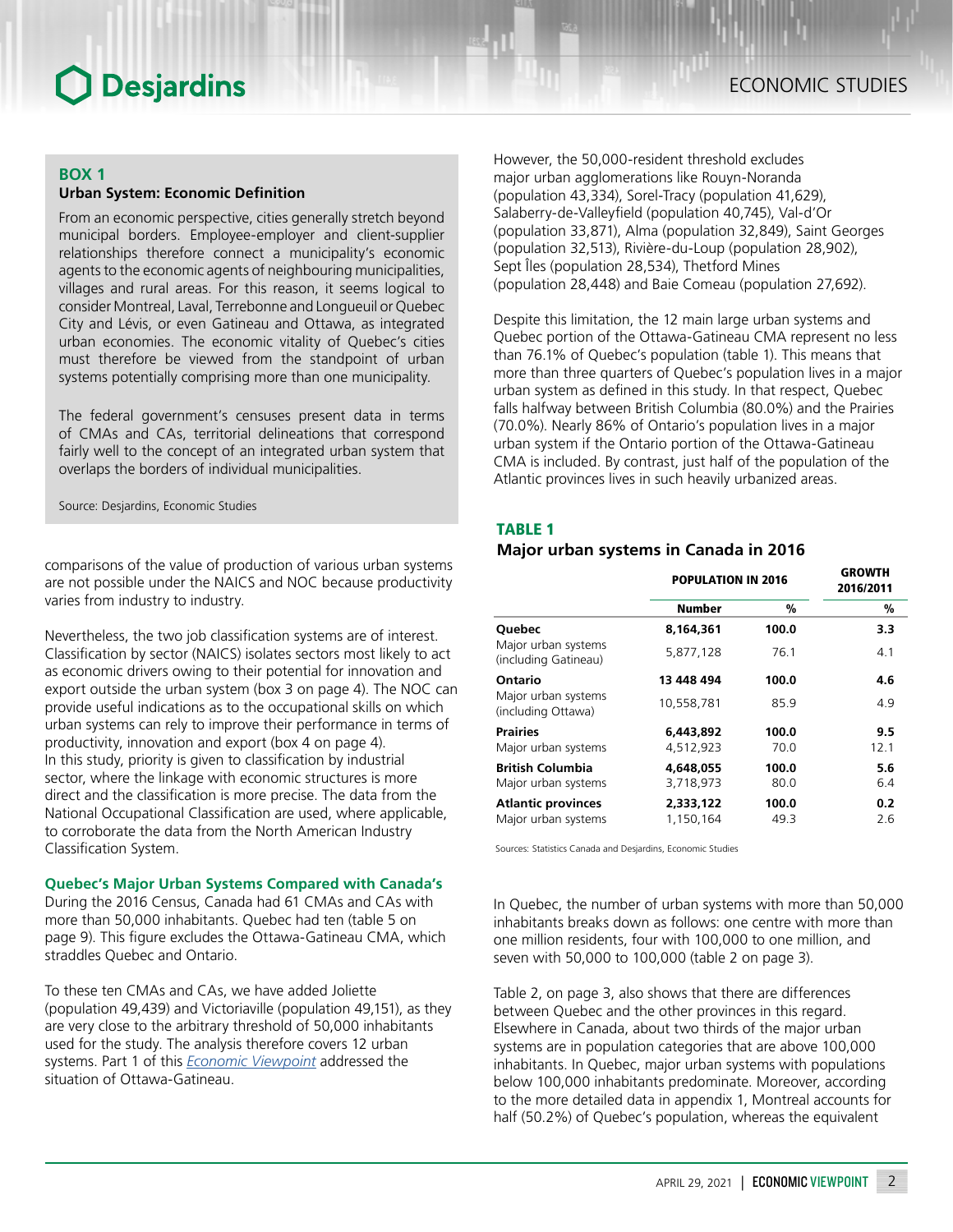### ECONOMIC STUDIES

#### **BOX 2**

#### **Job classification in the 2016 Census**

#### **By economic sector (NAICS)**

- $\blacktriangleright$  Agriculture, forestry, hunting and fishing
- $\blacktriangleright$  Mining, quarrying, and oil and gas extraction
- $\blacktriangleright$  Utilities (gas, water, electricity)
- Construction
- $\blacktriangleright$  Manufacturing
- $\blacktriangleright$  Wholesaling
- $\blacktriangleright$  Retailing
- $\blacktriangleright$  Transportation and warehousing
- $\blacktriangleright$  Information and cultural industries
- $\blacktriangleright$  Finance and insurance
- $\blacktriangleright$  Real estate and rental and leasing
- $\blacktriangleright$  Professional, scientific and technical services
- $\blacktriangleright$  Management of companies and enterprises
- $\blacktriangleright$  Administrative and support, waste management and remediation services
- $\blacktriangleright$  Educational services
- $\blacktriangleright$  Healthcare and social assistance
- $\blacktriangleright$  Arts, entertainment and recreation
- $\blacktriangleright$  Accommodation and food services
- $\triangleright$  Other services (except public administration)
- $\blacktriangleright$  Public administration

#### TABLE 2

#### *Distribution of major urban systems by number of inhabitants in 2016*

| <b>PROVINCES</b> | <b>POPULATION</b><br>(MILLION) | >1 MILLION | >100000<br><1 MILLION | >5000<br>$<$ 100 000 | <b>TOTAL*</b> |
|------------------|--------------------------------|------------|-----------------------|----------------------|---------------|
|                  |                                |            |                       |                      |               |
| Quebec           | 8.2                            |            | 4                     |                      |               |
| Ontario          | 13.4                           |            | 15                    |                      | 23            |
| Prairies         | 6.4                            |            |                       | 4                    |               |
| British Columbia | 4.6                            |            | ь                     |                      | 10            |
| Atlantic         | 2.3                            |            |                       |                      |               |

\* Excluding the Ottawa–Gatineau census metropolitan area because it straddles two provinces.

Sources: Statistics Canada and Desjardins, Economic Studies

#### **By nature of job (NOC)**

- $\blacktriangleright$  Management occupations
- $\blacktriangleright$  Business, finance and administration occupations
- $\blacktriangleright$  Natural and applied sciences and related occupations
- $\blacktriangleright$  Health occupations
- $\triangleright$  Occupations in education, law and social, community and government services
- $\triangleright$  Occupations in art, culture, recreation and sport
- $\blacktriangleright$  Sales and service occupations
- $\blacktriangleright$  Trades, transport and equipment operators and related occupations
- $\blacktriangleright$  Natural resources, agriculture and related production occupations
- $\triangleright$  Occupations in manufacturing and utilities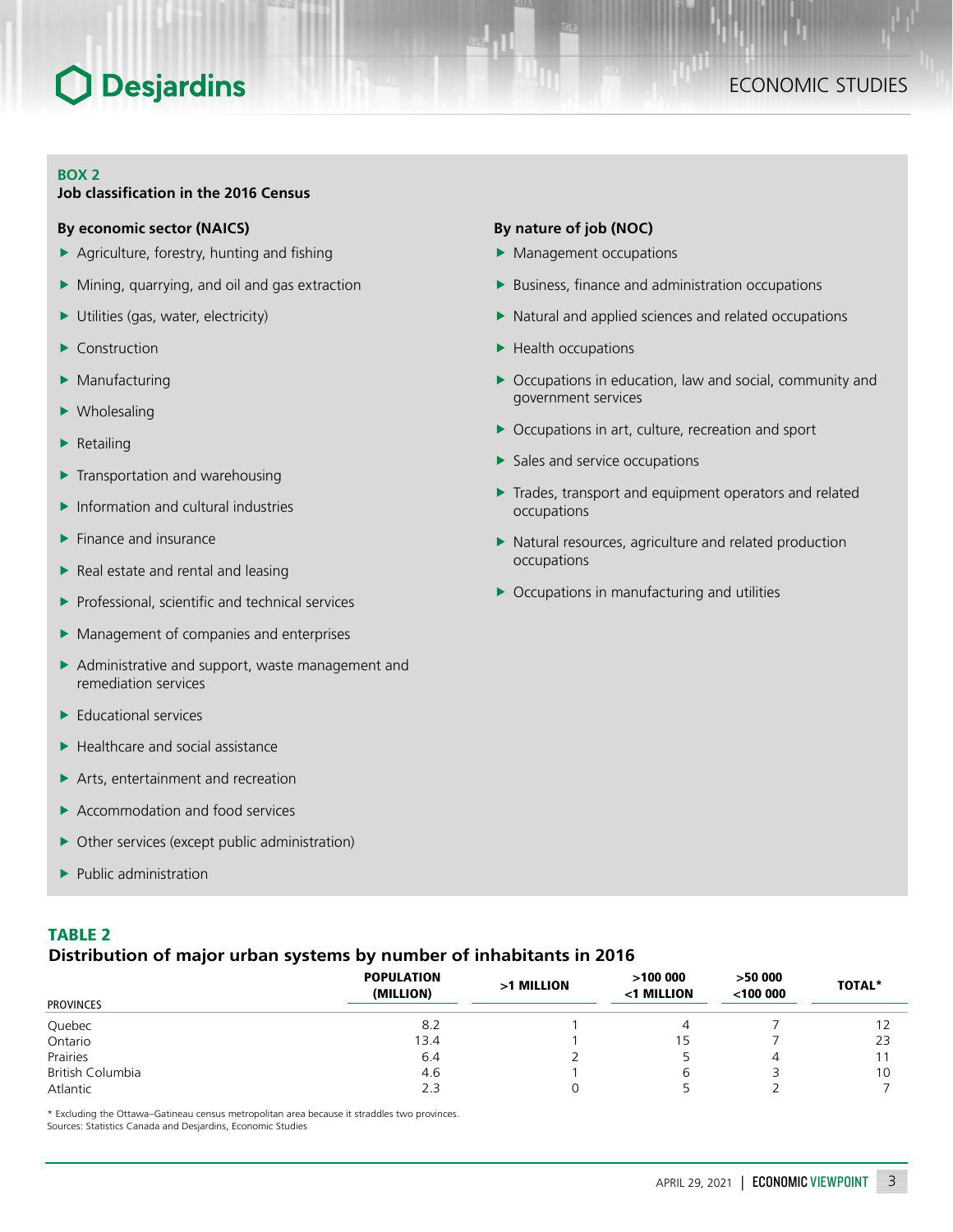#### **BOX 3**

#### **Sectors most likely to act as economic drivers (NAICS)**

- $\blacktriangleright$  Agriculture, forestry
- Mining, quarrying, and oil and gas extraction
- Manufacturing
- $\blacktriangleright$  Finance and insurance
- $\blacktriangleright$  Professional, scientific and technical services
- $\blacktriangleright$  Management of companies and enterprises

NAICS: North American Industry Classification System Source: Desjardins, Economic Studies

ratio for Toronto is only 44.1%. In the Prairies and Atlantic provinces, the share of the population living in the largest urban systems (Calgary and Halifax) is even smaller (21.6% and 17.3%). Only Vancouver (53.0%) has a larger concentration of the provincial population than Montreal, but this imbalance is offset by the large number (six) of urban systems with more than 100,000 inhabitants. Although the differences between the five provincial groups are small, Quebec has the greatest polarization between a very populous metropolis and urban systems that barely hit the 100,000 mark.

In short, two major conclusions can be drawn from the demographic data in the 2016 Census. On one hand, the number of urban systems with populations of 50,000 in Canada is largely proportional to the size of the provincial entities considered. On the other, Quebec's relative position has not improved from the observation made in the 1970 HMR report. In fact, in 2016, Quebec was still at a disadvantage compared with Ontario in terms of the number of urban systems that could act as growth and development hubs outside the Greater Montreal area. This disadvantage also exists in relation to the other Canadian provinces, and is especially evident for large urban systems with populations between 100,000 and 1 million.

#### **Economic Structure of Quebec's Major Urban Systems**

The economic growth and size of major urban systems are important and interesting data, but their contribution to provinces' economic development cannot be evaluated based on these parameters alone. The economic structure of these systems reveals just as much, if not more. We wanted to see whether similarities or differences existed between agglomerations that were very different in terms of size or status in the province. Comparisons were therefore drawn by dividing the urban systems into four main categories: the metropolis, the capital, major urban centres and regional centres. These categories were created for work purposes and do not fall within any established

#### **BOX 4**

**Occupational skills on which urban systems can rely to improve their performance in terms of productivity, innovation and export (NOC)**

- $\blacktriangleright$  Natural and applied sciences and related occupations
	- Science and engineering skills increase innovation potential and reflect the economy's development potential.
- $\blacktriangleright$  Trades, transport and equipment operators and related occupations
	- Technical trades are required for construction, production and distribution and reflect the economy's growth potential.
- $\blacktriangleright$  Natural resources, agriculture and related production occupations
	- The natural endowment of the land can be leveraged by resource trades and occupations.

NOC: National Occupational Classification Source: Desjardins, Economic Studies

nomenclature. Initially, they were used to make comparisons with other urban systems in Canada, in Part 1 of this *Economic [Viewpoint](https://www.desjardins.com/ressources/pdf/pv042221e.pdf?resVer=1619183349000)*. Box 5, on page 5, provides a description of each category.

#### **What the Data Tell Us**

Tables 3 and 4, on page 6, provide a global analysis of Quebec's urban systems, presenting similarities and differences in how the labour force is distributed by sector and job type. In keeping with the typology set out above, data are compiled according to four urban groups, that is, Montreal (metropolis), Quebec City (capital), the major urban centres (Sherbrooke, Saguenay and Trois-Rivières) and the regional centres (Drummondville, Granby, St-Hyacinthe, Rimouski, Shawinigan, Joliette and Victoriaville). Table 5, on page 9, sets out the detailed population data for each of Quebec's 12 urban systems. It also provides the figures for Ottawa-Gatineau.

#### **Breakdown of Jobs by Sector**

Table 3, on page 6, shows how employment is distributed across the North American Industry Classification System's (NAICS's) 20 industrial sectors (SCIAN) in the groups of urban systems mentioned in the previous paragraph. There are many similarities and some noteworthy differences among the four urban groups. Aside from the major weight of public administration in Quebec City (12.1% of jobs), the biggest variations concern the manufacturing sector. Manufacturing employs a much larger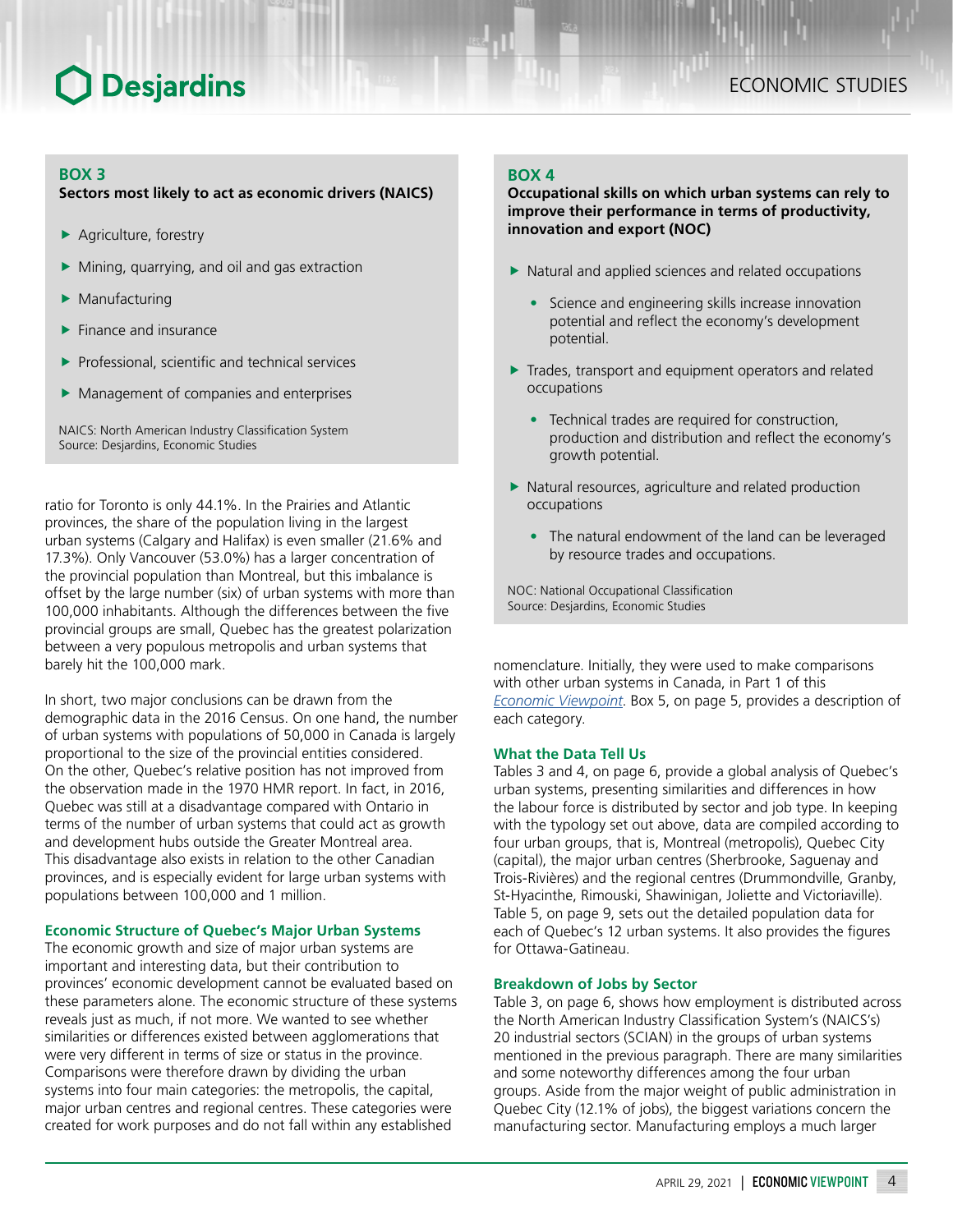share of labour in the seven regional centres (15.6%) than in Montreal (9.8%), Quebec City (7.3%) and the three major urban centres (11.8%).

The regional centres also stand out for the proportion of people working in agriculture, forestry, fishing and hunting, at 2.4% compared with 1.5% or fewer elsewhere. Conversely, the labour force in Montreal (8.7%) and Quebec City (7.2%) is more present in the professional, scientific and technical services sector than is the case with the major urban centres (5.4%) and regional centres (4.3%).

Montreal and Quebec City also have a larger proportion of jobs in the finance and insurance sector. In Quebec City, this sector employs twice as many people (5.7% of the labour force) than in Quebec's smaller urban systems. Note that Quebec City is home to eleven insurance company head offices. Lastly, Montreal stands out for its information and cultural industry sector which, at 3.3%, accounts for twice as many workers as Quebec's other large urban systems.

Table 6, on page 10, takes the analysis further and points out other features. Rimouski, for example, stands out for the weight of employment in the broad information and cultural industry group (4.8% of the labour force). That is much more than in all of Quebec's other major urban systems, including Montreal. This is no doubt partly because Rimouski acts as the leading service centre in the Bas Saint-Laurent and is therefore home to large regional branches of national institutions (university, CEGEP, government departments, media). The presence of a big cell phone company, part of the broad information information and culture group, has something to do with this finding. On

the other hand, Rimouski workers are much less present in manufacturing (5.1%) compared with the average for Quebec's other regional centres (17.4%).

Table 6, on page 10, also shows that 7.8% of Shawinigan's labour force is in the public administration sector, compared with an average of 3.9% for the other regional centres. Among other things, this is due to the presence of a Canada Revenue Agency tax centre in its territory. For its part, Saint-Hyacinthe stands out for the proportion of its workforce employed in the finance and insurance sector, 4.2% compared with an average of 2.5% for the other six regional centres. This is because a major insurance company is headquartered in Saint-Hyacinthe. Lastly, Sherbrooke stands out with 10.4% of its labour force in educational services, more than Montreal (7.5%), Quebec City (7.3%) and all of Quebec's other urban systems. This particular feature is probably due to the fact that two universities (Sherbrooke and Bishop's) are located there.

#### **Breakdown of Jobs by Type of Occupation**

Table 4, on page 6, reveals few differences between the four urban system groups in the breakdown of jobs according to the nature of the work done. Sales and customer service jobs account for nearly the same proportion of the workforce everywhere, at just under one quarter.

The main differences occur in jobs pertaining to manufacturing and public utility services (telephone and mail services, electricity distribution, water treatment, waste transportation and removal, etc.), which are twice as big in the regional centres than in Montreal, at 8.0% and 4.0% of jobs respectively. The difference compared with Quebec City is even sharper (2.7%).

#### **BOX 5**

#### **Four analysis categories for major urban centres**

#### **Metropolis**

 $\blacktriangleright$  In this study, the term "metropolis" refers to urban system that meets two criteria: the urban system must be the most populous in its province and it must be of a size, that is, over 1 million inhabitants, that gives it reach beyond its immediate region and even its province. It's Montreal.

#### **Major urban centres**

 $\blacktriangleright$  In this study, "major urban centres" are urban systems that, despite the size of their population, that is, more than 100,000 inhabitants.

#### **Capital**

 $\triangleright$  Quebec City is subject to special analysis given the strong public administration presence.

#### **Regional centres**

 $\blacktriangleright$  The term "regional centre" is used to refer to urban systems whose size, between 50,000 and 100,000 inhabitants, makes them a hub of economic growth and development in their respective regions.

Except for metropolis and capital, these terms are arbitrary and are merely intended to provide a summary characterization of the four groups of major urban systems used in this analysis.

Source: Desjardins, Economic Studies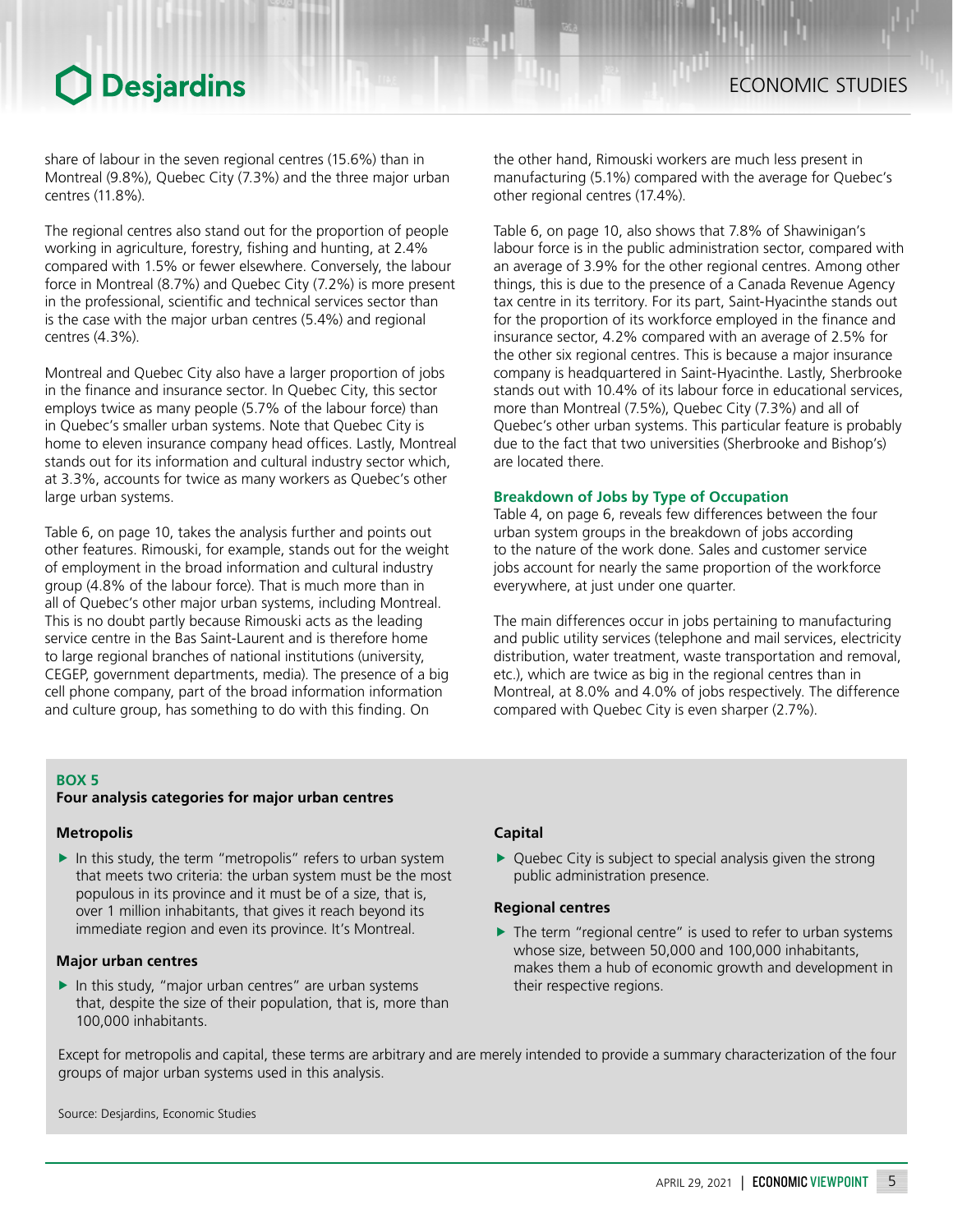#### TABLE 3

### *Industrial structure in Quebec's major urban centres in 2016*

|                                                                          | <b>MONTREAL</b> | <b>QUEBEC</b> | <b>CENTRES</b> | <b>REGIONAL</b><br><b>CENTRES</b> |
|--------------------------------------------------------------------------|-----------------|---------------|----------------|-----------------------------------|
| IN % OF LABOUR FORCE                                                     |                 |               |                |                                   |
| Agriculture, forestry, fishing and hunting                               | 0.5             | 0.8           | 1.5            | 2.4                               |
| Mining, quarrying, and oil and gas extraction                            | 0.1             | 0.2           | 0.5            | 0.2                               |
| Utilities                                                                | 0.7             | 0.4           | 1.0            | 0.6                               |
| Construction                                                             | 5.1             | 5.3           | 6.3            | 6.2                               |
| Manufacturing                                                            | 9.8             | 7.3           | 11.8           | 15.6                              |
| Wholesale trade                                                          | 4.5             | 3.1           | 2.5            | 3.8                               |
| Retail trade                                                             | 11.8            | 11.7          | 13.0           | 13.1                              |
| Transportation and warehousing                                           | 4.8             | 3.4           | 3.3            | 3.3                               |
| Information and cultural industries                                      | 3.3             | 1.7           | 1.7            | 1.6                               |
| Finance and insurance                                                    | 4.7             | 5.7           | 2.6            | 2.7                               |
| Real estate and rental and leasing                                       | 1.8             | 1.5           | 1.1            | 1.0                               |
| Professional, scientific and technical services                          | 8.7             | 7.2           | 5.4            | 4.3                               |
| Management of companies and enterprises                                  | 0.1             | 0.0           | 0.0            | 0.0                               |
| Administrative and support, waste management and remediation<br>services | 4.6             | 4.0           | 4.0            | 3.2                               |
| <b>Educational services</b>                                              | 7.5             | 7.3           | 8.8            | 7.2                               |
| Health care and social assistance                                        | 11.9            | 13.4          | 15.0           | 14.3                              |
| Arts, entertainment and recreation                                       | 2.2             | 1.8           | 1.6            | 1.6                               |
| Accommodation and food services                                          | 6.4             | 7.4           | 6.9            | 6.9                               |
| Other services (except public administration)                            | 4.3             | 4.3           | 5.0            | 5.2                               |
| Public administration                                                    | 4.5             | 12.1          | 5.8            | 4.4                               |
| Not applicable*                                                          | 2.8             | 1.4           | 2.4            | 2.4                               |
| Total                                                                    | 100.1           | 100.0         | 100.0          | 100.0                             |

NOTE: The total may not add up to 100 due to rounding; \* "Not applicable" in the tables refers to cases where the individual counted had not yet entered the labour market. Sources: Statistics Canada and Desjardins, Economic Studies

### TABLE 4

### *Nature of jobs in Quebec's major urban centres in 2016*

|                                                                                | <b>MONTREAL</b> | <b>QUEBEC</b> | <b>CENTRES</b> | <b>REGIONAL</b><br><b>CENTRES</b> |
|--------------------------------------------------------------------------------|-----------------|---------------|----------------|-----------------------------------|
| IN % OF LABOUR FORCE                                                           |                 |               |                |                                   |
| Management occupations                                                         | 10.4            | 9.1           | 8.3            | 8.4                               |
| Business, finance and administration occupations                               | 17.2            | 17.9          | 14.0           | 13.6                              |
| Natural and applied sciences and related occupations                           | 7.7             | 9.0           | 6.2            | 4.9                               |
| Health occupations                                                             | 6.6             | 8.1           | 8.6            | 8.1                               |
| Occupations in education, law and social, community and government<br>services | 11.8            | 13.2          | 12.9           | 11.4                              |
| Occupations in art, culture, recreation and sport                              | 4.0             | 3.1           | 2.3            | 2.0                               |
| Sales and service occupations                                                  | 23.6            | 23.7          | 24.1           | 24.0                              |
| Trades, transport and equipment operators and related occupations              | 11.2            | 11.0          | 14.7           | 15.4                              |
| Natural resources, agriculture and related production occupations              | 0.7             | 0.8           | 1.4            | 1.8                               |
| Occupations in manufacturing and utilities                                     | 4.0             | 2.7           | 5.2            | 8.0                               |
| Not applicable*                                                                | 2.8             | 1.4           | 2.4            | 2.4                               |
| <b>Total</b>                                                                   | 100.0           | 100.0         | 100.0          | 100.0                             |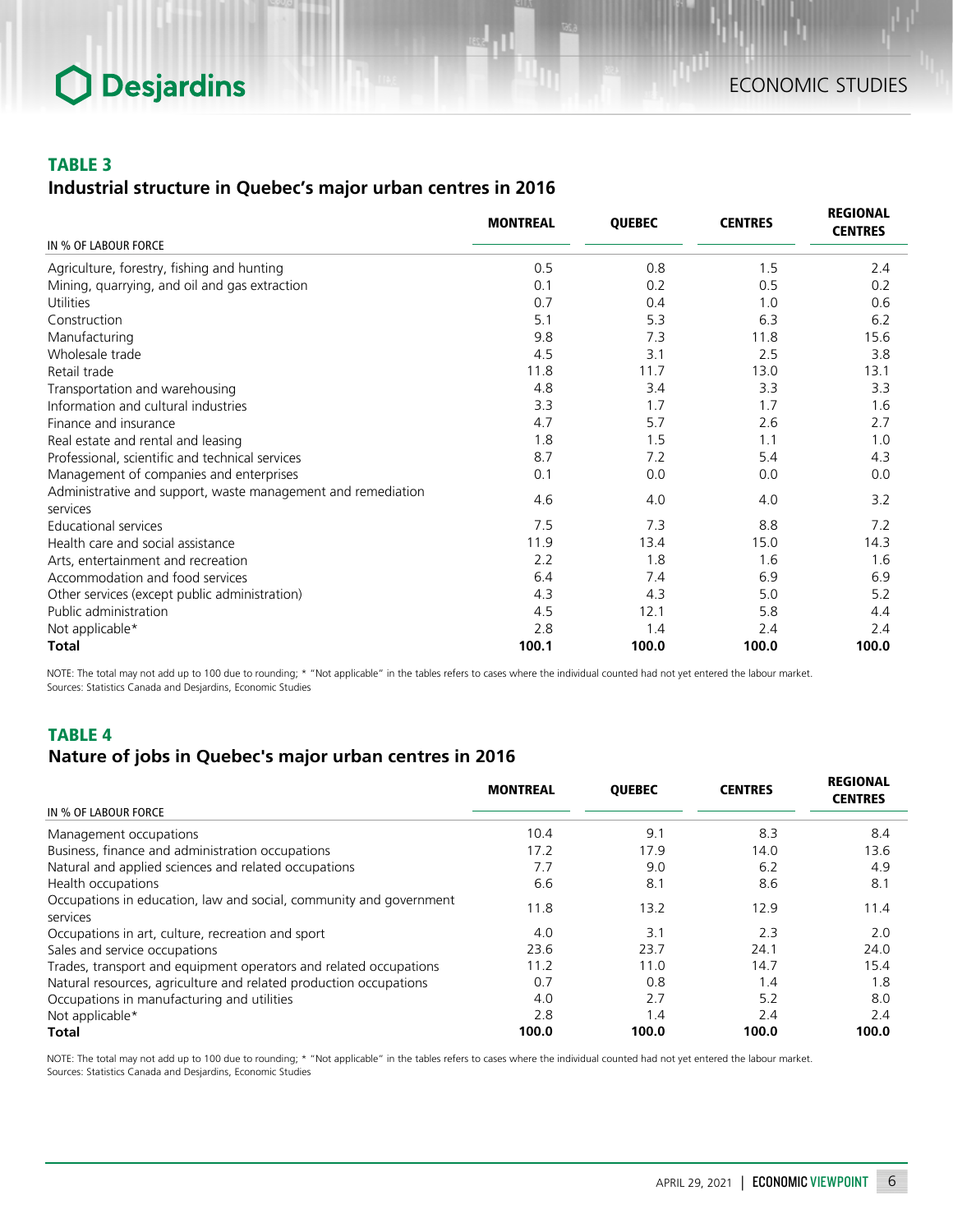larger than it is in Quebec City (3.1%) and the three major urban centres (2.3%). Lastly, Quebec City stands out for the importance of professional occupations involving the natural and applied sciences (9.0%).

Table 4's aggregates hide a substantial difference between the seven regional centres. Table 7, on page 12, provides the data by urban system, with more detail. The proportion of professional occupations specific to manufacturing and utilities is only 2.3% in Rimouski, but above 9% in Granby (10.8%), Saint-Hyacinthe (10.5%) and Drummondville (9.3%). The disparity corroborates Rimouski's distinct sector profile, highlighted in table 3.

#### **What Can We Conclude From These Observations?**

In light of the data presented in Part 1 of this *Economic [Viewpoint](https://www.desjardins.com/ressources/pdf/pv042221e.pdf?resVer=1619183349000)*, as well as in Part 2, Quebec's 12 major urban systems do not show differences that would allow Quebec's economy to grow and develop faster than the rest of Canada.

The analysis also made it possible to count how many major urban systems Quebec has, understand their economic fabric better, and compare them. This quick overview reveals some information. Firstly, there are many similarities between Quebec's four categories of large urban system. Most sectors and professional occupation types are represented in similar proportions. This is the case for jobs associated with trade and several other public services, such as health care and education.

However, significant differences among the four groups can be noted between Quebec City and Montreal, on one hand, and the other major urban systems, on the other. Unsurprisingly, the agriculture and forestry sector and manufacturing sector have a greater weight in the economic structure of the regional centres and major urban centres, whereas finance and insurance, and the information and cultural industry are more present in Montreal and Quebec City.

Specific features can also be found in terms of the regional centres and urban centres, taken individually. Here, the presence of public institutions and major private employers seems to mark their economic fabric.

Note that, as in the rest of Canada, about half of the economic activity in Quebec's urban systems is focused on meeting local needs. These activities (like retailing, transportation, information, real estate, health care and social assistance, education, accommodation and food services) have lower potential for innovation, productivity gains, and sales abroad. While we often think the digital revolution will have a bigger impact on communications and goods manufacturing, we can't forget it

will also affect delivery of local services. Similarly, the effects of demographic change will go beyond the problems with recruiting labour. Lastly, the fallout from COVID-19 will also modify the approaches used in urban systems, regardless of size. Human, financial and technical resources will have to be mobilized in order to adapt.

As the analysis of urban systems demonstrated in Part 1 of this *[Economic Viewpoint](https://www.desjardins.com/ressources/pdf/pv042221e.pdf?resVer=1619183349000)*, the 2016 Census data show that some activity sectors and professional categories may have a comparative advantage. This trump card makes it possible to act as a sectoral centre of excellence. In Quebec, manufacturing has a heavy weight compared with the other provinces in Canada. This activity can act as a driver for an urban system. Moreover, manufacturing jobs generally pay above the average for salaried jobs in Quebec. Because of that, they are attractive to workers. This sector features about twenty categories, which are subdivided into other groups. The benefit of such diversity is that it distributes the risk associated with economic downturns.

However, manufacturing has its pitfalls. One threat comes from global competition from low-wage countries. Because the various global supply chains are interwoven, the technologies used must be compatible with those of all other partners to stay in the game. Manufacturing businesses must also be on top of what their customers want, whether they are industrial or commercial.

With respect to the other sectors that are most likely to stimulate economic development, Quebec's major urban systems are around the average for Canada, except in terms of management of companies and enterprises, where Montreal is behind Toronto and Calgary, and in finance and insurance, where, among the metropolises, Montreal ranks a distant second behind Toronto.

According to 2016 Census data, in Quebec, the relative importance of urban systems with over 100,000 inhabitants is lower than elsewhere. This gives Montreal a weight in Quebec that, in the rest of Canada, is only parallelled by Vancouver, for British Columbia.

Moreover, the more populous the urban system, the more it can be expected to have specialized services. The data show that professional, scientific and technical services tend to grow in proportion to the size of the urban system. Quebec's urban systems are a good illustration of this.

Finally, Quebec does have few urban systems with more than 100,000 inhabitants. However, they stand out for their large manufacturing sectors. Manufacturing's strong presence is an asset in terms of potential gains in productivity, exporting and innovation, although it also represents a challenge in a highly competitive global environment.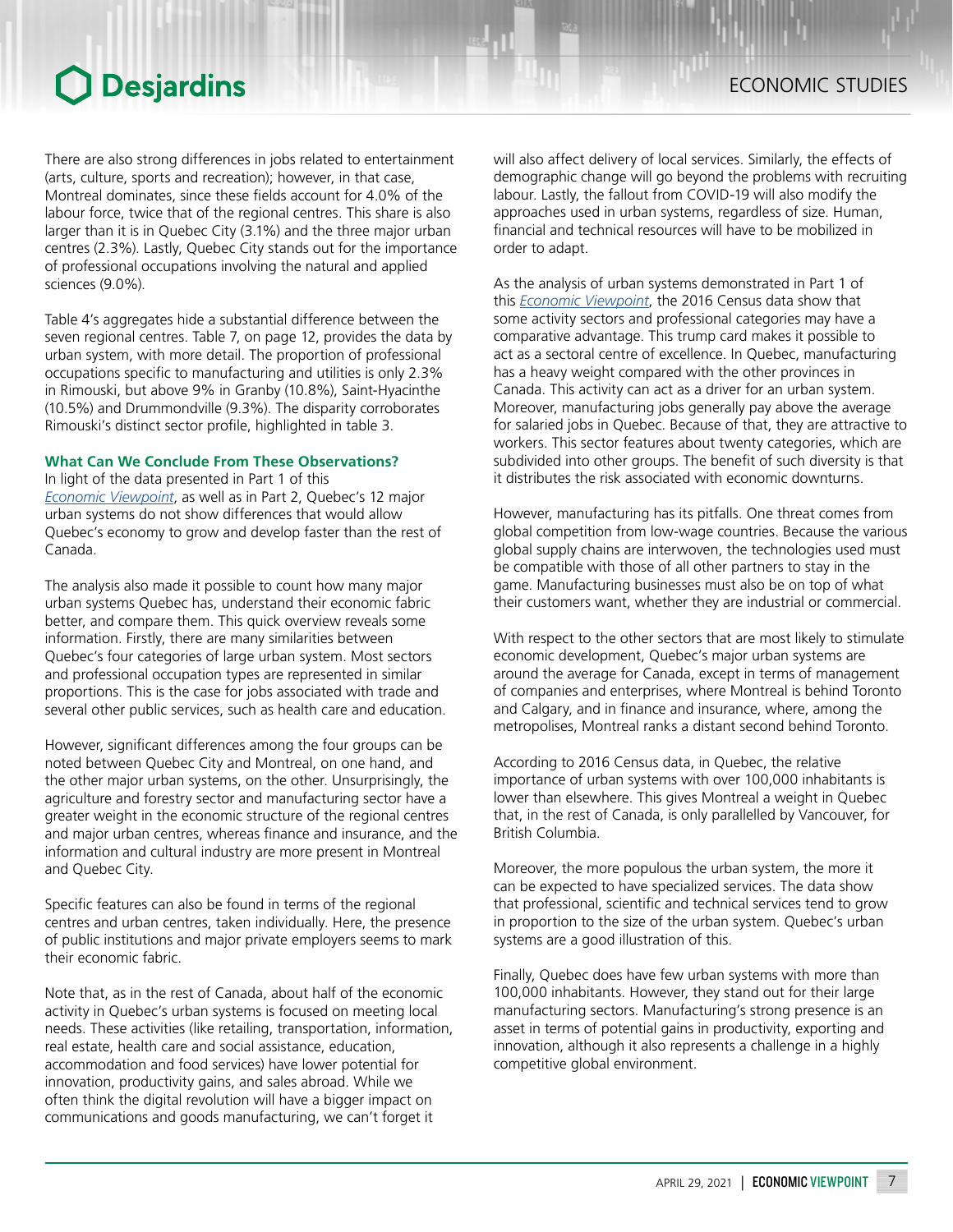## Appendix 1 Major Urban Systems in Quebec

### TABLE 5

### *Major urban systems in Quebec in 2016*

|                                    | <b>TOTAL POPULATION</b><br>2016 | <b>GROWTH</b><br>2016/2011 |        |
|------------------------------------|---------------------------------|----------------------------|--------|
|                                    | <b>Number</b>                   | %                          | %      |
| Quebec                             | 8,164,361                       | 100.0                      | 3.3    |
| CMA and CA<br>(excluding Gatineau) | 5,877,258                       | 72.0                       | 4.1    |
| Montreal                           | 4,098,927                       | 50.2                       | 4.2    |
| Quebec                             | 800,296                         | 9.8                        | 4.3    |
| Sherbrooke                         | 212,105                         | 2.6                        | 4.9    |
| Saguenay                           | 160,980                         | 2.0                        | 1.5    |
| Trois-Rivières                     | 156,042                         | 1.9                        | 2.8    |
| Drummondville                      | 96,118                          | 1.2                        | 5.4    |
| Granby                             | 85,056                          | 1.0                        | 5.2    |
| St-Hyacinthe                       | 59,614                          | 0.7                        | 5.0    |
| Rimouski                           | 55,349                          | 0.7                        | 3.0    |
| Shawinigan                         | 54,181                          | 0.7                        | $-0.6$ |
| Joliette                           | 49,439                          | 0.6                        | 5.3    |
| Victoriaville                      | 49,151                          | 0.6                        | 6.0    |
| Ottawa-Gatineau                    | 1,323,783                       | n/a                        | 5.5    |
| Gatineau                           | 332,057                         | 4.1                        | 4.4    |
| Ottawa                             | 991,726                         | 7.4                        | 5.9    |

CMA: Census metropolitan area; CA: Census agglomeration; n/a: not available Sources: Statistics Canada and Desjardins, Economic Studies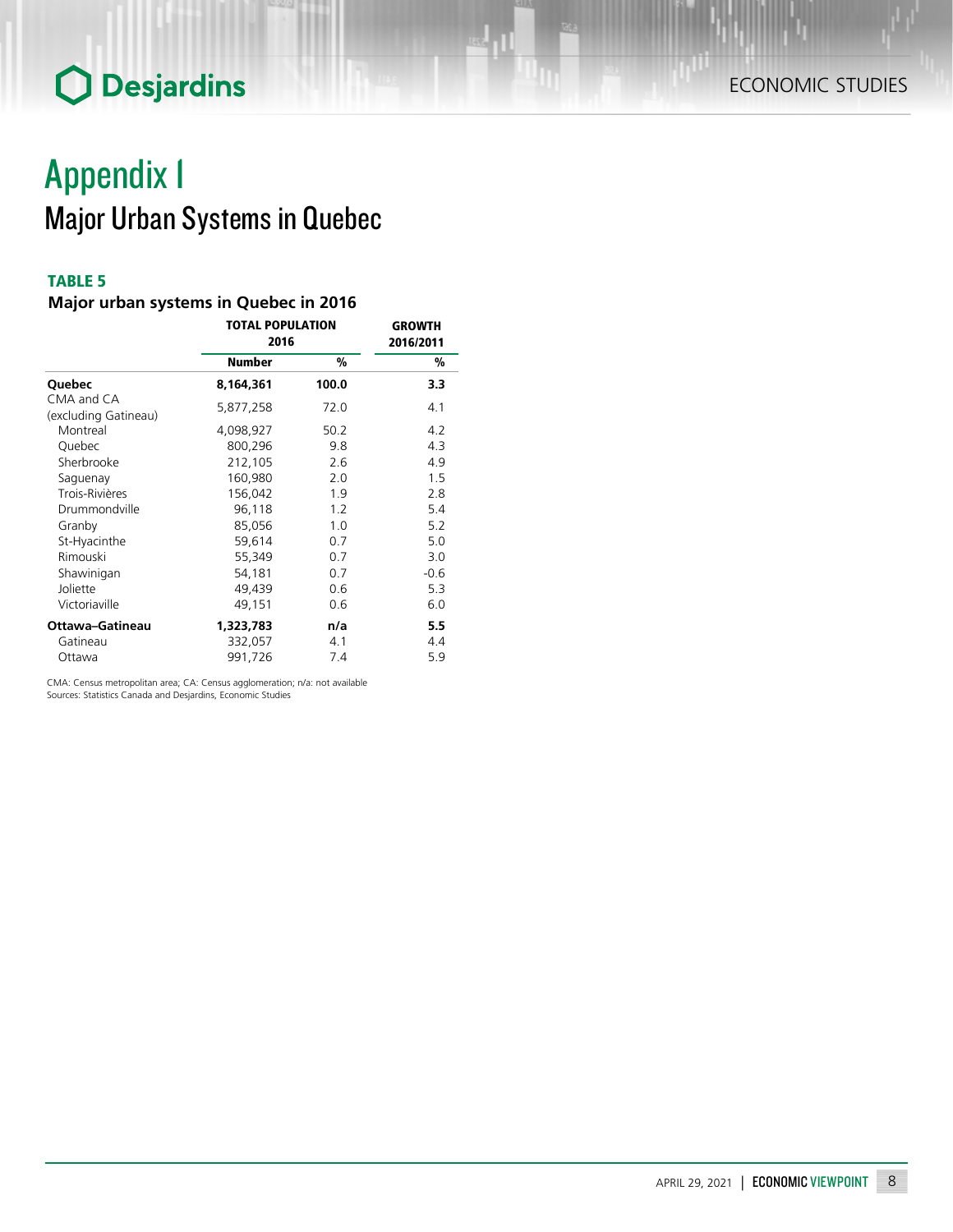## Appendix 2

### Labor Force Distribution in Metropolis, Capital, Major Urban Centres and Regional Centres

### TABLE 6

### *Distribution of labour force aged 15 and over by economic sector classification in 2016*

|                                                                          | VERS CALITAL AND MASON UNDAIL CENTINES |        |                   |                 |                       |  |
|--------------------------------------------------------------------------|----------------------------------------|--------|-------------------|-----------------|-----------------------|--|
| IN % OF LABOUR FORCE                                                     | <b>Montreal</b>                        | Quebec | <b>Sherbrooke</b> | <b>Saguenay</b> | <b>Trois-Rivières</b> |  |
| Agriculture, forestry, fishing and hunting                               | 0.5                                    | 0.8    | 1.5               | 1.5             | 1,6                   |  |
| Mining, quarrying, and oil and gas extraction                            | 0.1                                    | 0.2    | 0.1               | 1.1             | 0.2                   |  |
| Utilities                                                                | 0.7                                    | 0.4    | 0.3               | 1.2             | 1.5                   |  |
| Construction                                                             | 5.1                                    | 5.3    | 5.8               | 7.3             | 5.7                   |  |
| Manufacturing                                                            | 9.8                                    | 7.3    | 13.4              | 10.4            | 11.7                  |  |
| Wholesale trade                                                          | 4.5                                    | 3.1    | 2.4               | 2.6             | 2.6                   |  |
| Retail trade                                                             | 11.8                                   | 11.7   | 12.4              | 13.6            | 12.9                  |  |
| Transportation and warehousing                                           | 4.8                                    | 3.4    | 2.5               | 3.4             | 3.9                   |  |
| Information and cultural industries                                      | 3.3                                    | 1.7    | 1.5               | 1.6             | 2.0                   |  |
| Finance and insurance                                                    | 4.7                                    | 5.7    | 2.5               | 2.2             | 3.0                   |  |
| Real estate and rental and leasing                                       | 1.8                                    | 1.5    | 1.2               | 1.1             | 1.1                   |  |
| Professional, scientific and technical services                          | 8.7                                    | 7.2    | 5.7               | 5.6             | 4.8                   |  |
| Management of companies and enterprises                                  | 0.1                                    | 0.0    | 0.0               | 0.0             | 0.1                   |  |
| Administrative and support, waste management and<br>remediation services | 4.6                                    | 4.0    | 3.9               | 4.1             | 3.9                   |  |
| <b>Educational services</b>                                              | 7.5                                    | 7.3    | 10.4              | 7.8             | 8.1                   |  |
| Health care and social assistance                                        | 11.9                                   | 13.4   | 15.7              | 14.1            | 15.3                  |  |
| Arts, entertainment and recreation                                       | 2.2                                    | 1.8    | 1.7               | 1.4             | 1.7                   |  |
| Accommodation and food services                                          | 6.4                                    | 7.4    | 7.1               | 6.3             | 7.2                   |  |
| Other services (except public administration)                            | 4.3                                    | 4.3    | 4.8               | 5.5             | 4.7                   |  |
| Public administration                                                    | 4.5                                    | 12.1   | 4.7               | 7.0             | 5.6                   |  |
| Not applicable*                                                          | 2.8                                    | 1.4    | 2.3               | 2.2             | 2.6                   |  |
| <b>Total</b>                                                             | 100.1                                  | 100.0  | 99.9              | 100.0           | 100.2                 |  |

METROPOLIS, CAPITAL AND MAJOR URBAN CENTRES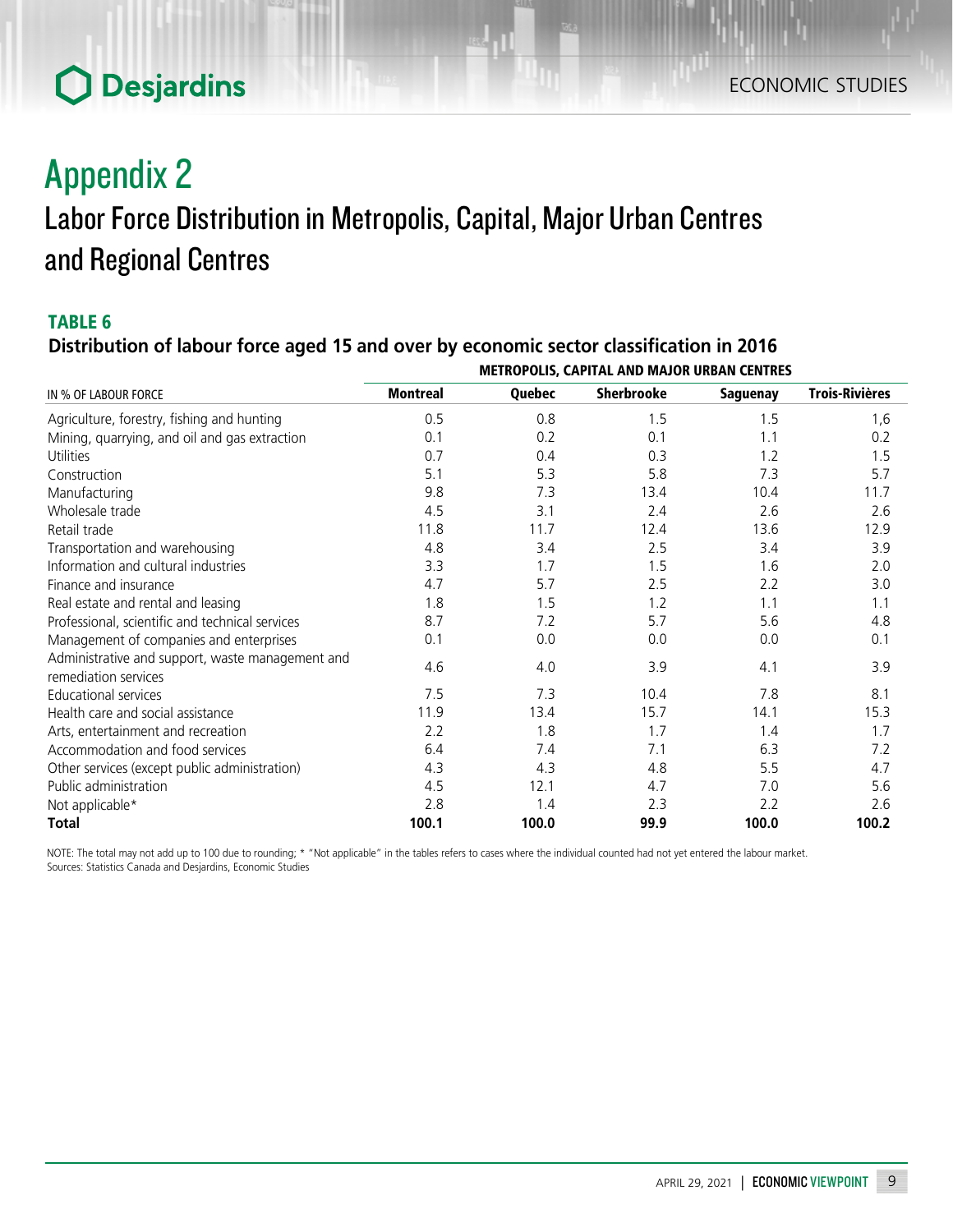### ECONOMIC STUDIES

## **O** Desjardins

## Appendix 2 (cont.) Labor Force Distribution in Metropolis, Capital, Major Urban Centres and Regional Centres

### TABLE 6 (CONT.)

### *Distribution of labour force aged 15 and over by economic sector classification in 2016*

|                                                                          | <b>REGIONAL CENTRES</b> |        |                     |          |            |                 |                      |
|--------------------------------------------------------------------------|-------------------------|--------|---------------------|----------|------------|-----------------|----------------------|
| IN % OF LABOUR FORCE                                                     | <b>Drummondville</b>    | Granby | <b>St-Hyacinthe</b> | Rimouski | Shawinigan | <b>Joliette</b> | <b>Victoriaville</b> |
| Agriculture, forestry, fishing and                                       | 3.0                     | 2.5    | 3.4                 | 2.6      | 1.3        | 1.1             | 2.6                  |
| Mining, quarrying, and oil and gas                                       | 0.2                     | 0.1    | 0.2                 | 0.3      | 0.2        | 0.0             | 0.3                  |
| extraction                                                               |                         |        |                     |          |            |                 |                      |
| Utilities                                                                | 0.4                     | 0.4    | 0.5                 | 1.2      | 0.9        | 0.5             | 0.5                  |
| Construction                                                             | 6.7                     | 5.6    | 6.0                 | 5.5      | 6.7        | 6.8             | 6.2                  |
| Manufacturing                                                            | 20.5                    | 22.2   | 17.8                | 5.1      | 14.3       | 11.2            | 18.1                 |
| Wholesale trade                                                          | 4.8                     | 4.8    | 4.5                 | 2.4      | 1.9        | 3.7             | 4.2                  |
| Retail trade                                                             | 12.7                    | 12.5   | 11.9                | 14.0     | 12.9       | 13.9            | 13.8                 |
| Transportation and warehousing                                           | 4.6                     | 2.7    | 3.7                 | 2.7      | 3.3        | 3.5             | 2.6                  |
| Information and cultural industries                                      | 0.8                     | 1.2    | 1.0                 | 4.8      | 1.0        | 1.5             | 0.9                  |
| Finance and insurance                                                    | 2.4                     | 2.8    | 4.2                 | 2.7      | 2.1        | 2.5             | 2.5                  |
| Real estate and rental and leasing                                       | 0.8                     | 1.1    | 1.0                 | 1.4      | 0.9        | 1.0             | 0.8                  |
| Professional, scientific and technical                                   | 4.1                     | 4.8    | 4.4                 | 4.9      | 3.7        | 4.1             | 4.0                  |
| services                                                                 |                         |        |                     |          |            |                 |                      |
| Management of companies and                                              | 0.0                     | 0.1    | 0.0                 | 0.1      | 0.0        | 0.1             | 0.0                  |
| Administrative and support, waste<br>management and remediation services | 2.8                     | 3.1    | 3.2                 | 3.4      | 3.4        | 3.2             | 3.4                  |
| <b>Educational services</b>                                              | 6.3                     | 6.1    | 6.4                 | 9.5      | 6.3        | 8.1             | 7.6                  |
| Health care and social assistance                                        | 11.2                    | 12.0   | 12.7                | 16.5     | 15.7       | 17.8            | 14.1                 |
| Arts, entertainment and recreation                                       | 1.3                     | 2.1    | 1.3                 | 1.7      | 1.9        | 1.5             | 1.2                  |
| Accommodation and food services                                          | 7.0                     | 6.4    | 6.3                 | 6.9      | 7.4        | 6.7             | 7.6                  |
| Other services (except public<br>administration)                         | 4.5                     | 4.7    | 5.7                 | 5.6      | 5.2        | 5.2             | 5.3                  |
| Public administration                                                    | 3.4                     | 2.9    | 3.5                 | 6.7      | 7.8        | 3.9             | 2.9                  |
| Not applicable*                                                          | 2.3                     | 1.8    | 2.1                 | 2.0      | 3.2        | 3.6             | 1.7                  |
| <b>Total</b>                                                             | 99.8                    | 99.9   | 99.8                | 100.0    | 100.1      | 99.9            | 100.3                |